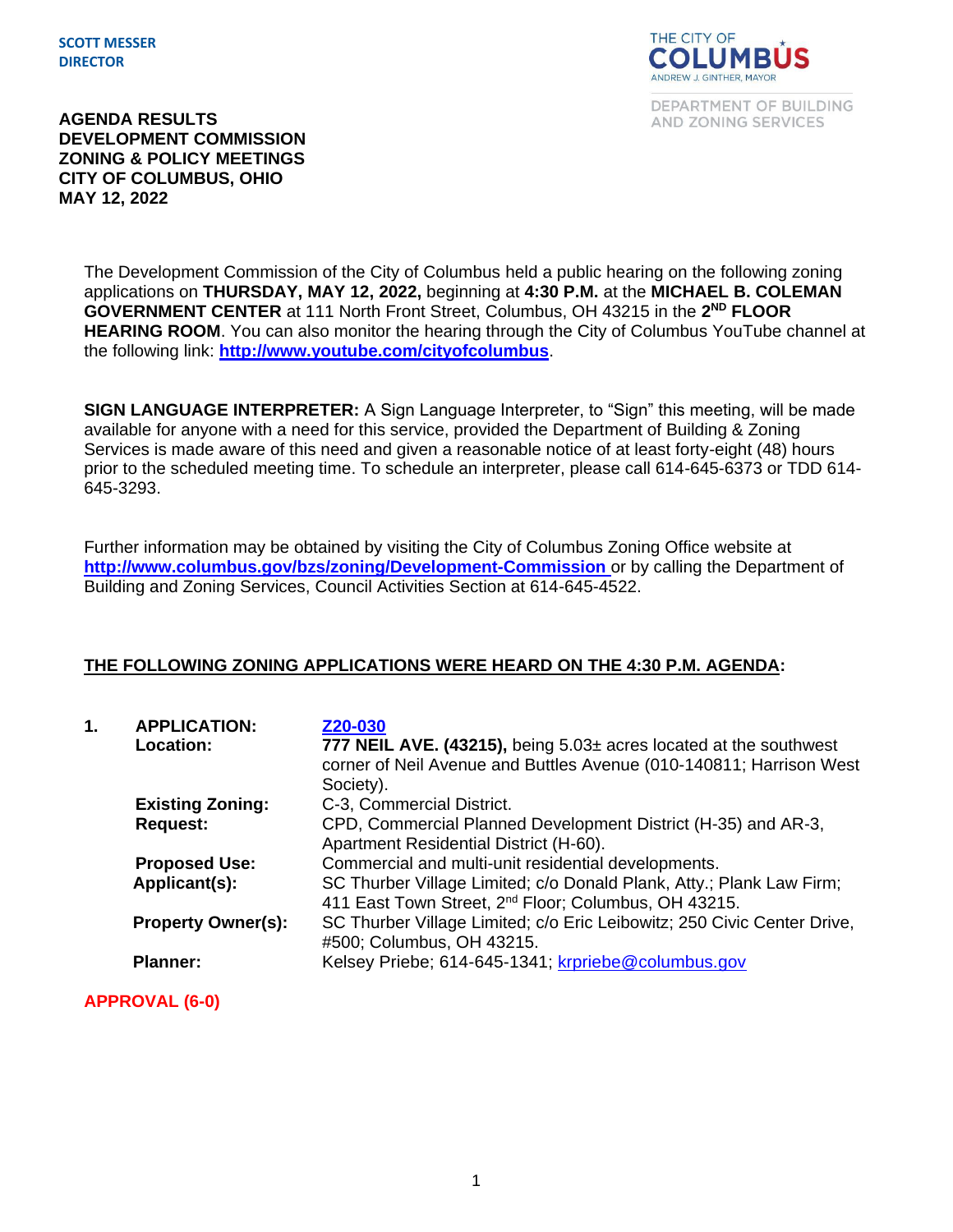| 2. | <b>APPLICATION:</b>       | Z21-027                                                               |  |
|----|---------------------------|-----------------------------------------------------------------------|--|
|    | Location:                 | 1930 HARD RD. (43235), being 1.2± acres located at the northeast      |  |
|    |                           | corner of Hard Road and Smoky Row Road (610-204663 & part of 610-     |  |
|    |                           | 204664; Far Northwest Coalition).                                     |  |
|    | <b>Existing Zoning:</b>   | C-4, Commercial District.                                             |  |
|    | <b>Request:</b>           | CPD, Commercial Planned Development District (H-35).                  |  |
|    | <b>Proposed Use:</b>      | Retail fuel sales.                                                    |  |
|    | Applicant(s):             | United Dairy Farmers, Inc.; c/o Rebecca J. Mott, Atty.; 411 East Town |  |
|    |                           | Street, Floor 2; Columbus, OH 43215.                                  |  |
|    | <b>Property Owner(s):</b> | United Dairy Farmers, Inc.; 3955 Montgomery Road; Cincinnati, OH      |  |
|    |                           | 45212; and Smoky Row Plaza LLC; 6494 Latcha Road; Walbridge, OH       |  |
|    |                           | 43465.                                                                |  |
|    | <b>Planner:</b>           | Shannon Pine; 614-645-2208; spine@columbus.gov                        |  |

#### **APPROVAL (5-1) CONDITIONED UPON COMPLETION OF THE TRAFFIC IMPACT STUDY AND RIGHT-OF-WAY DEDICATION EXEMPTION REQUEST**

| 3. | <b>APPLICATION:</b><br><b>Location:</b> | Z22-011<br>514 TAYLOR AVE. (43203), being 0.88± acres located on the east side<br>of Taylor Avenue, approximately 115± feet south of Maryland Avenue<br>(010-023277 and six others; Near East Area Commission). |
|----|-----------------------------------------|-----------------------------------------------------------------------------------------------------------------------------------------------------------------------------------------------------------------|
|    | <b>Existing Zoning:</b>                 | R-3, Residential District.                                                                                                                                                                                      |
|    | <b>Request:</b>                         | AR-2, Apartment Residential (H-35).                                                                                                                                                                             |
|    | <b>Proposed Use:</b>                    | Multi-unit residential development.                                                                                                                                                                             |
|    | Applicant(s):                           | NK Development Partners LLC; c/o David Hodge, Atty.; 8000 Walton<br>Parkway, Suite 260; New Albany, OH 43054.                                                                                                   |
|    | <b>Property Owner(s):</b>               | Central Ohio Community Improvement Corp.; 845 Parsons Avenue;<br>Columbus, OH 43206.                                                                                                                            |
|    | <b>Planner:</b>                         | Joseph Rose; 614-645-3526; <i>imrose@columbus.gov</i>                                                                                                                                                           |

# **APPROVAL (6-0) CONDITIONED ON THE ADDITION OF A MURAL ON THE NORTH FACING FAÇADE WITH CONCURRENT CV22-013, SUBJECT TO APPROVAL FROM PACT**

| 4. | <b>APPLICATION:</b><br><b>Location:</b>      | Z21-008<br>6201 WINCHESTER PIKE (43110), being $42.2\pm$ acres located $400\pm$<br>feet west of the southwest corner of Winchester Pike and Gender Road<br>(portions of 010-224901 & 010-260326; Greater South East Area<br>Commission). |
|----|----------------------------------------------|------------------------------------------------------------------------------------------------------------------------------------------------------------------------------------------------------------------------------------------|
|    | <b>Existing Zoning:</b>                      | L-C-4, Limited Commercial District, L-M-2, Limited Manufacturing<br>District, & CPD, Commercial Planned Development District.                                                                                                            |
|    | <b>Request:</b>                              | L-M-2, Limited Manufacturing District (H-60).                                                                                                                                                                                            |
|    | <b>Proposed Use.</b>                         | Industrial and distribution uses.                                                                                                                                                                                                        |
|    | Applicant(s):                                | WX2 Ventures LLC; c/o David Hodge, Atty.; 8000 Walton Parkway,<br>Suite 260; New Albany, OH 43054.                                                                                                                                       |
|    | <b>Property Owner(s):</b><br><b>Planner:</b> | The Applicant.<br>Shannon Pine; 614-645-2208; spine@columbus.gov                                                                                                                                                                         |

**APPROVAL (6-0)**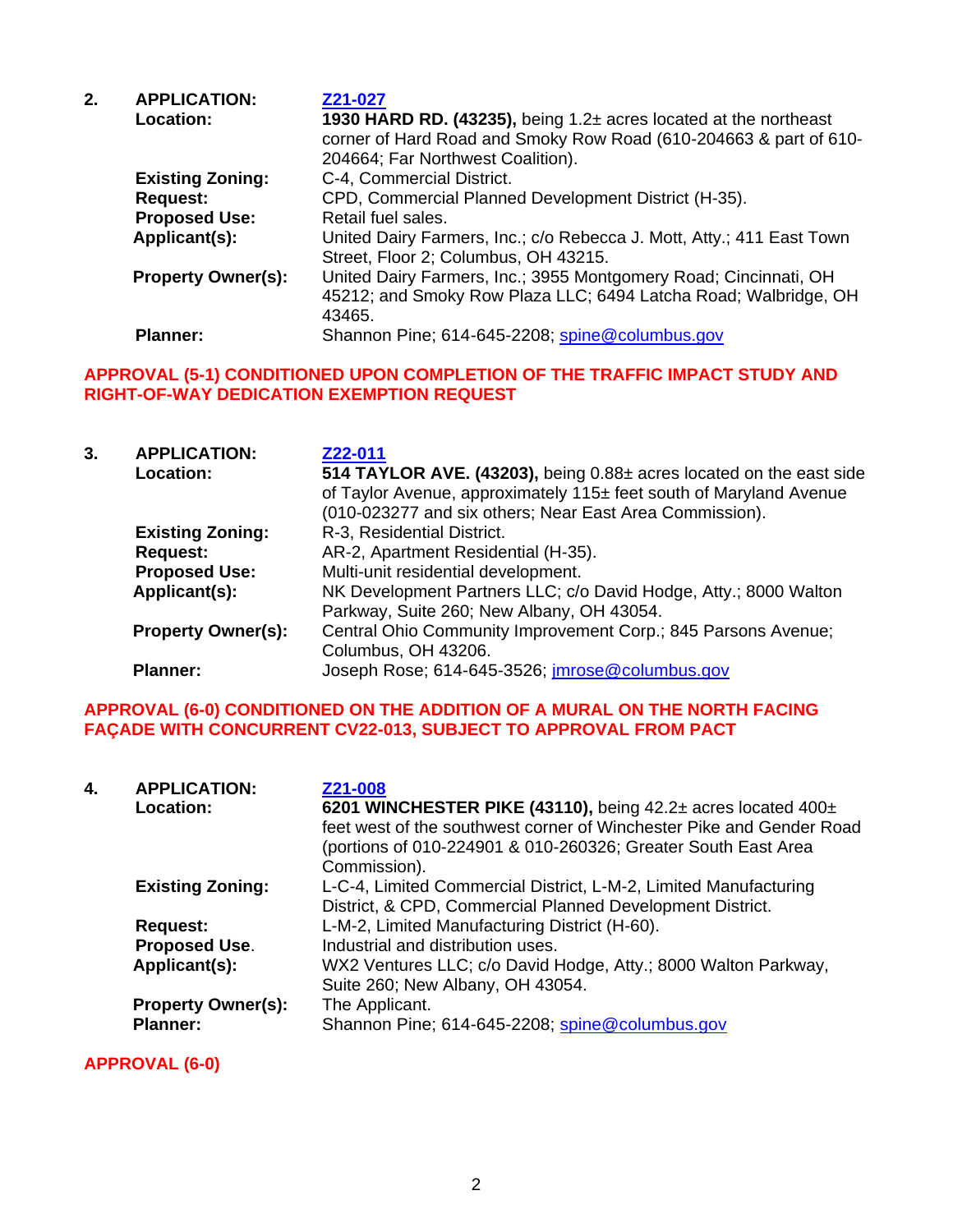# **THE FOLLOWING ZONING APPLICATIONS WERE HEARD ON THE 5:00 PM AGENDA:**

| 5.<br><b>APPLICATION:</b><br>Z21-063 |                           |                                                                    |
|--------------------------------------|---------------------------|--------------------------------------------------------------------|
|                                      | Location:                 | 6000 BEECHCROFT RD. (43229), being 2.55± acres located on the      |
|                                      |                           | east side of Beechcroft Road, 1,270± feet south of Sharon Woods    |
|                                      |                           | Boulevard (010-104134; Northland Community Council).               |
|                                      | <b>Existing Zoning:</b>   | C-4, Commercial District.                                          |
|                                      | <b>Request:</b>           | L-AR-1, Limited Apartment Residential District (H-35).             |
|                                      | <b>Proposed Use.</b>      | Multi-unit residential development.                                |
|                                      | Applicant(s):             | Glavan Group LLC; c/o Jeffrey Glavan; 92 Hanford Street; Columbus, |
|                                      |                           | OH 43206.                                                          |
|                                      | <b>Property Owner(s):</b> | Elsie Jean-Baptiste; 703 Southbluff Drive; Westerville, OH 43082.  |
|                                      | <b>Planner:</b>           | Kelsey Priebe; 614-645-1341; krpriebe@columbus.gov                 |

# **APPROVAL (6-0)**

| 6. | <b>APPLICATION:</b><br>Location:             | Z22-007<br>5050 WARNER RD. (43081), being $7.68\pm$ acres located at the<br>northeast corner of Warner Road and Limerock Drive (010-288493,<br>220-000554 & 220-00638; Rock Fork-Blacklick Accord).                        |
|----|----------------------------------------------|----------------------------------------------------------------------------------------------------------------------------------------------------------------------------------------------------------------------------|
|    | <b>Existing Zoning:</b>                      | R, Rural District (annexation pending).                                                                                                                                                                                    |
|    | Request:                                     | L-AR-1, Limited Apartment Residential District (H-35).                                                                                                                                                                     |
|    | <b>Proposed Use:</b>                         | Multi-unit residential development.                                                                                                                                                                                        |
|    | Applicant(s):                                | Preferred Living.; c/o Dave Perry, Agent; David Perry Company; 411<br>East Town Street, 1st Floor; Columbus, OH 43215, and Donald Plank,<br>Atty.; Plank Law Firm; 411 East Town Street, 2nd Floor; Columbus, OH<br>43215. |
|    | <b>Property Owner(s):</b><br><b>Planner:</b> | Goerge Hartig, et al; 5050 Warner Road; Columbus, OH 43081.<br>Tim Dietrich; 614-645-6665; tedietrich@columbus.gov                                                                                                         |

# **APPROVAL (6-0)**

| 7. | <b>APPLICATION:</b><br>Location: | Z22-008<br>4526 GENDER RD. (43110), being $12.73\pm$ acres located on the east<br>side of Gender Road, 600± feet north of Wright Road (181-000574,<br>010-262377, and 010-262378; Greater Southeast Area Commission).                             |
|----|----------------------------------|---------------------------------------------------------------------------------------------------------------------------------------------------------------------------------------------------------------------------------------------------|
|    | <b>Existing Zoning:</b>          | R, Rural District.                                                                                                                                                                                                                                |
|    | <b>Request:</b>                  | L-AR-12, Limited Apartment Residential District (H-35).                                                                                                                                                                                           |
|    | <b>Proposed Use:</b>             | Multi-unit residential development.                                                                                                                                                                                                               |
|    | Applicant(s):                    | Rocky Point Partners; c/o Dave Perry, Agent; David Perry Company;<br>411 East Town Street, 1 <sup>st</sup> Floor; Columbus, OH 43215; and Donald<br>Plank, Atty.; Plank Law Firm; 411 East Town Street, 2nd Floor;<br>Columbus, OH 43215.         |
|    | <b>Property Owner(s):</b>        | 4526 Gender, LLC; c/o Dave Perry, Agent; David Perry Company; 411<br>East Town Street, 1 <sup>st</sup> Floor; Columbus, OH 43215; and Donald Plank,<br>Atty.; Plank Law Firm; 411 East Town Street, 2 <sup>nd</sup> Floor; Columbus, OH<br>43215. |
|    | <b>Planner:</b>                  | Kelsey Priebe; 614-645-1341; krpriebe@columbus.gov                                                                                                                                                                                                |

# **APPROVAL (6-0)**